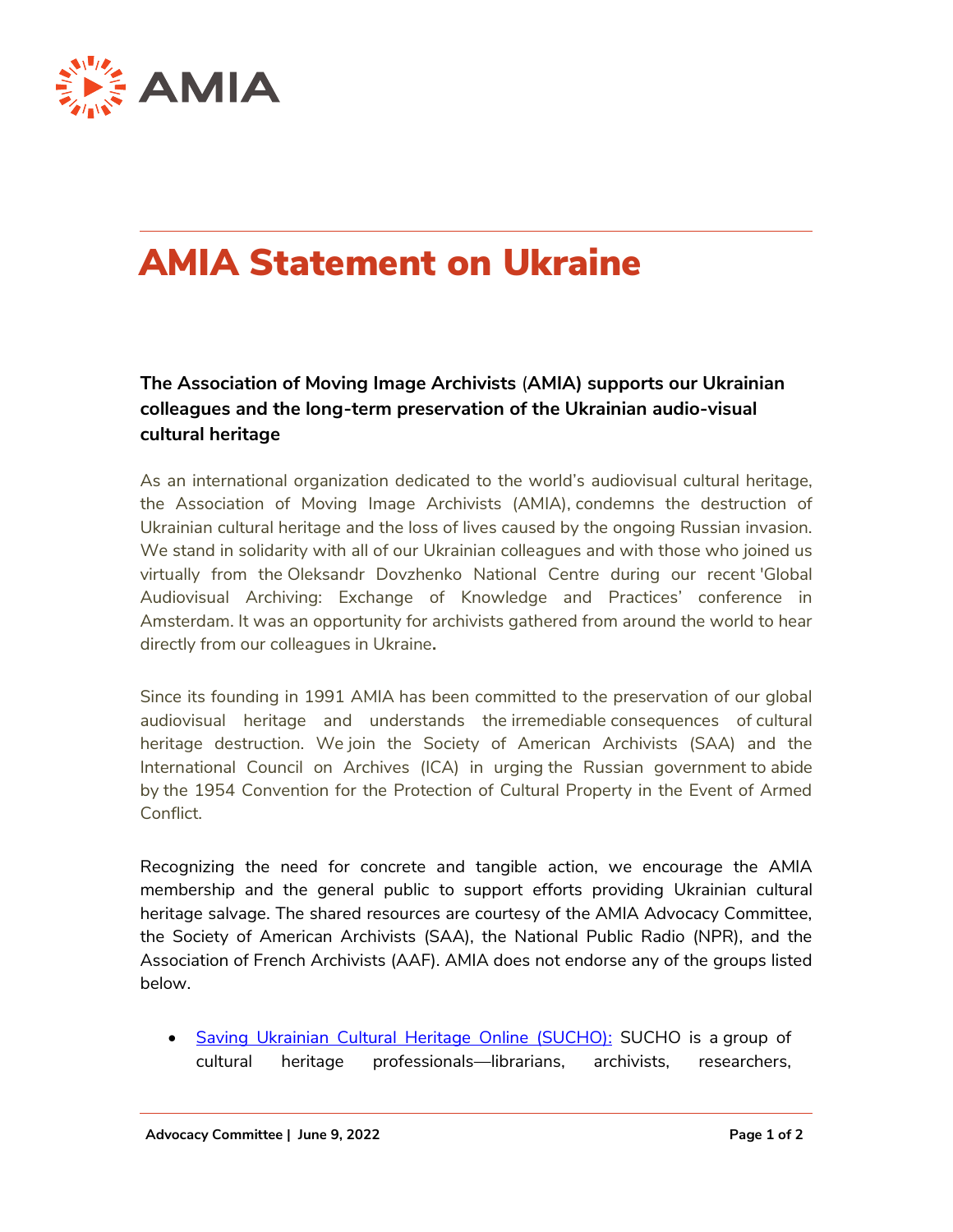

programmers—working together to identify and archive at-risk sites, digital content, and data in Ukrainian cultural heritage institutions while the country is under attack. The site notes opportunities to volunteer and other evolving projects:

- [Helping Ukraine's Film Archive:](https://www.gofundme.com/f/vufku-100-helping-the-dovzhenko-centre-in-kyiv?utm_source=customer&utm_medium=copy_link_all&utm_campaign=m_pd+share-sheet) Support for the Oleksandr Dovzhenko National Centre in Kyiv which is an archive of international significance with an extensive collection of Ukrainian and foreign films including 7,000 feature films, documentaries, and animated films, as well as thousands of archival records from the history of Ukrainian cinema.
- [Ukrainian Cultural Heritage Preservation and Humanitarian Aid Organizations:](https://www.ifar.org/news_article.php?docid=1650488006) A selected list of initiatives supporting art cultural heritage organizations in Ukraine.
- Le Bouclier Bleu collects & delivers protective equipment for cultural heritage [\(French\):](https://www.bouclier-bleu.fr/blog/2022/03/17/action-de-soutien-ukraine/) Various partners are collecting protective packaging and fire materials for Ukrainian artworks. Collecting is centralized in Paris. For the moment, the needs consist mainly of: bubble wrap, crates, wedging material, tape, stretch film, tarpaulin, fireproof tarpaulin, and blankets.
- [Donation/grant/subsidy for Central State Historical Archive of Ukraine in Lviv:](https://networks.h-net.org/node/4555727/discussions/9882296/central-state-historical-archive-ukraine-lviv-%C2%A0-request-support?fbclid=IwAR0zRnrQIL2Loe6E-rD8IvJHiSXIazkbgf7voPJayLynyNxw3oPizgdzDcE) A group of Polish historians affiliated with the Institute of History at Jagiellonian University in Kraków, in partnership with the Publishing Association "Historia Iagellonica" have begun supporting the Central State Historical Archive of Ukraine in Lviv through fundraising efforts to purchase special equipment for protecting archival materials. Questions via e-mail: [pomoc\\_dla\\_cpahul@onet.pl](mailto:pomoc_dla_cpahul@onet.pl)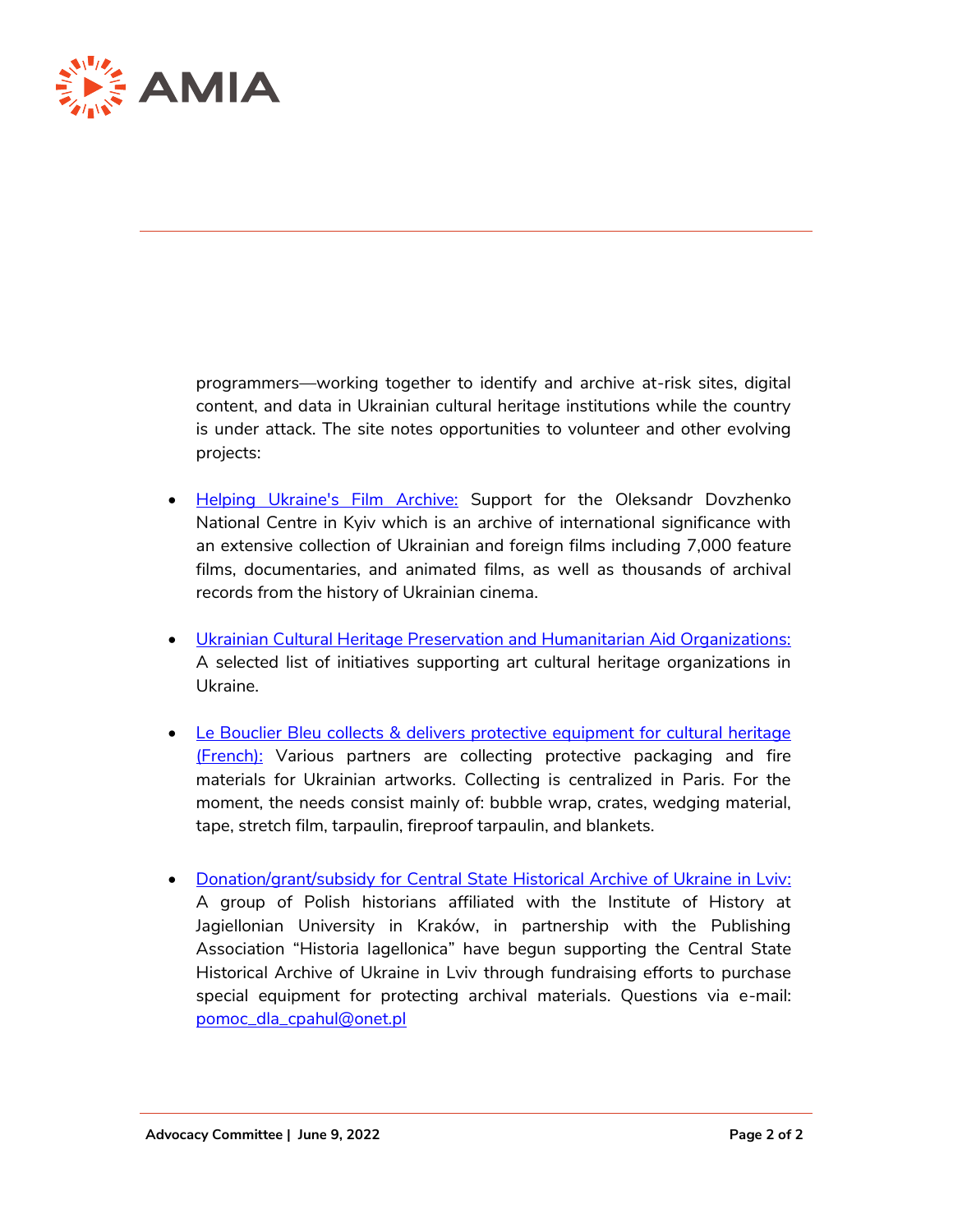